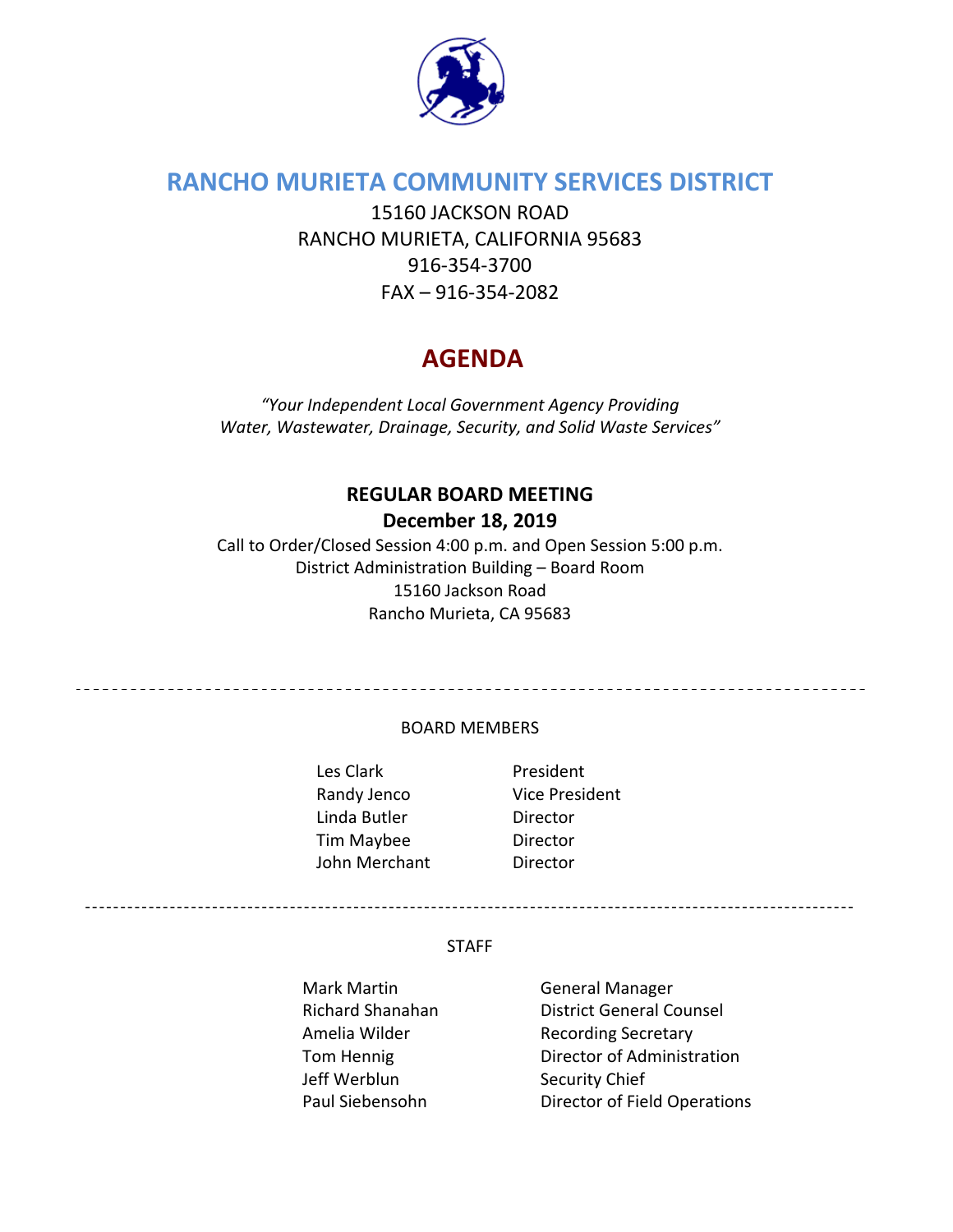# **RANCHO MURIETA COMMUNITY SERVICES DISTRICT**

DECEMBER 18, 2019

REGULAR BOARD MEETING

Call to Order/Closed Session 4:00 p.m. and Open Session 5:00 p.m.

All persons present at District meetings will place their cellular devices in silent and/or vibrate mode (no ringing of any kind). During meetings, these devices will be used only for emergency purposes and, if used, the party called/calling will exit the meeting room for conversation. Other electronic and internet enabled devices are to be used in the "silent" mode. Under no circumstances will recording devices or problems associated with them be permitted to interrupt or delay District meetings.

# **AGENDA**

ESTIMATED RUNNING TIME

## **1. CALL TO ORDER** ‐ Determination of Quorum – President Clark **(Roll Call)** 5:00

## **2. CONSIDER ADOPTION OF AGENDA** (Motion)

*The Board will discuss items on this agenda, and may take action on those items, including informational items and continued items. No action or discussion will be undertaken on any item not appearing on the agenda, except that (1) directors or staff may briefly respond to statements made or questions posed during public comments on non‐agenda items, (2) directors or staff may ask a question for clarification, make a brief announcement, or make a brief report on his or her own activities, (3) a director may request staff to report back to the Board at a subsequent meeting concerning any matter or request staff to place a matter on a future Board meeting* agenda, and (4) the Board may add an item to the agenda by a two-thirds vote determining that *there is a need to take immediate action and that the need for action came to the District's attention after posting the agenda.*

*The running times listed on this agenda are only estimates and may be discussed earlier or later than shown. At the discretion of the Board, an item may be moved on the agenda and or taken out of order. TIMED ITEMS as specifically noted, such as Hearings or Formal Presentations of community‐wide interest, will not be taken up earlier than listed.*

#### **3. CLOSED SESSION**

*Under Government Code section 54957:* Public employee discipline/dismissal/release.

*Under Government Code 54957: Public Employee Performance Evaluation of the General Manager.*

## **4. OPEN SESSION/REPORT ACTION FROM CLOSED SESSION**

- **5. CONSENT CALENDAR** (Motion) **(Roll Call Vote)** *(5 min.) All items in Agenda Item 5 will be approved as one item if they are not excluded from the motion adopting the consent calendar*. **A.** Approval of Board Meeting and Committee Meeting Minutes
	- *1. November 20, 2019 Regular Board Meeting Minutes*
	- *2. December 3, 2019 Improvements Committee Meeting Minutes*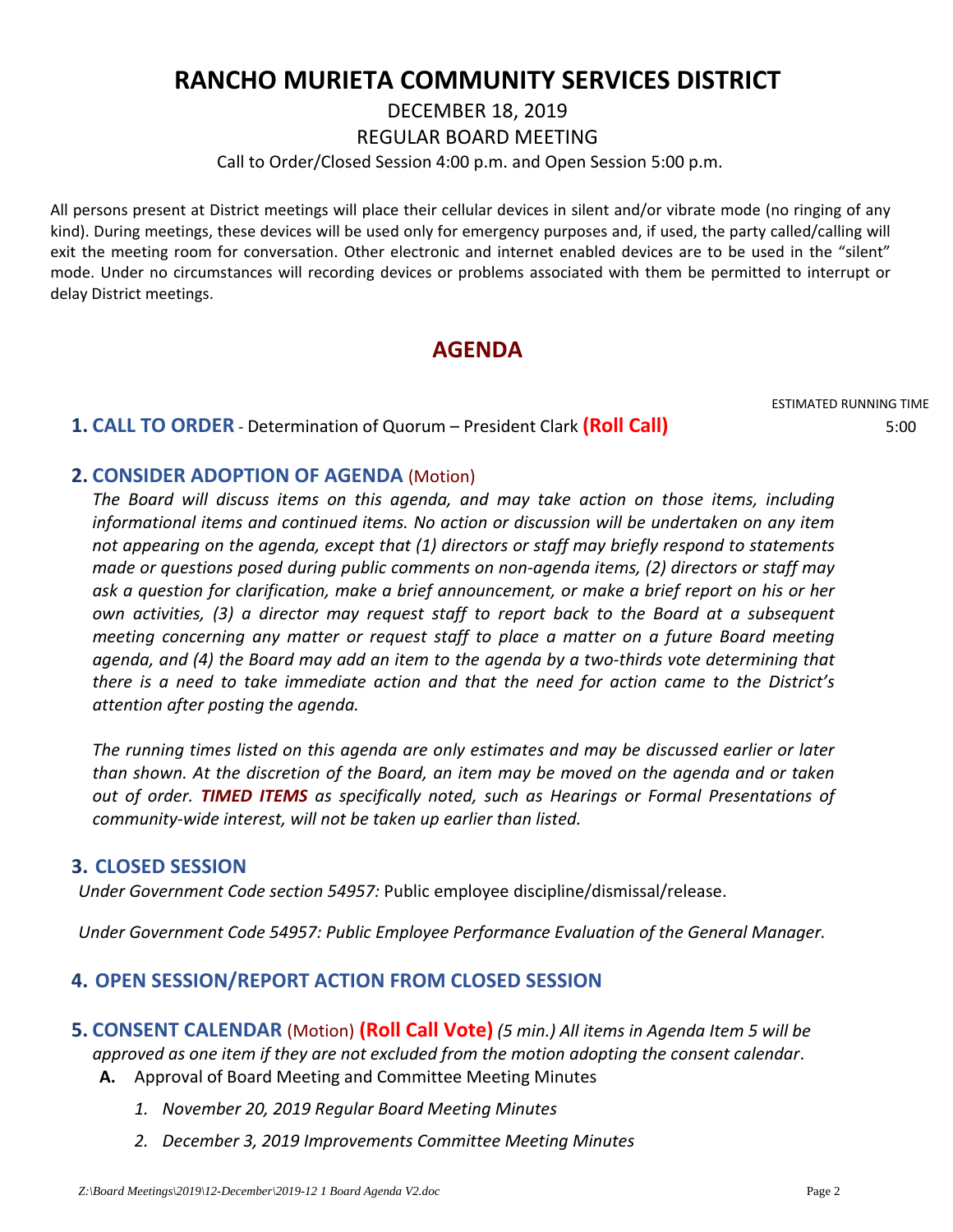- *3. December 3, 2019 Finance Committee Meeting Minutes*
- *4. December 4, 2019 Special Board Meeting Minutes*
- *5. December 5, 2019 Communications and Technology Committee Meeting Minutes*
- *6. December 5, 2019 Security Committee Meeting Minutes*
- **B.** Approval of Bills Paid Listing

#### **6. STAFF REPORTS** (Receive and File)

- **A.** General Manager's Report
- **B.** Administration/Financial Report
- **C.** Security Report
- **D.** Utilities Report

#### **7. CONSIDER CONFERENCE/EDUCATION OPPORTUNITIES** (Discussion/Action) (Motion)

#### **8. EMPLOYEE ANNOUNCEMENTS, PROMOTIONS, COMMENDATIONS, AND KUDOS**

**A.** Consider Adopting Resolution R2019‐11 in Honor of Plant Operator III Sean Montgomery (Discussion/Action) **(Motion**) *(5 min.)*

#### **9. REVIEW DISTRICT MEETING DATES/TIMES FOR DECEMBER 2019**

- **A.** Special Finance January 3, 2020 at 10:00 a.m.
- **B.** Personnel January 7, 2020 at 7:30
- **C.** Improvements January 7, 2020 at 8:00 a.m.
- **D.** Communications January 9, 2020 at 8:30 a.m.
- **E.** Security January 9, 2020 at 10:00 a.m.
- **F.** Regular Board Meeting January 15, 2020 ‐ Open Session at 5:00 p.m.
- **G.** Special Board Meeting (Goal Setting Workshop) January 23, 2019 at 2:00 p.m.

#### **10. CORRESPONDENCE**

#### **11. COMMENTS FROM THE PUBLIC**

Members of the public may comment on any item of interest within the subject matter jurisdiction of the *District and any item specifically agendized. Members of the public wishing to address a specific agendized item are encouraged to offer their public comment during consideration of that item. With certain exceptions, the Board may not discuss or take action on items that are not on the agenda.* 

If you wish to address the Board at this time or at the time of an agendized item, as a courtesy, *please state your name and address. Speakers presenting individual opinions shall have 3 minutes to speak. Speakers presenting opinions of groups or organizations shall have 5 minutes per group.*

## **12. DISCUSS FY2020‐21 BUDGET SCHEDULE** (Discussion) *(5 min.)*